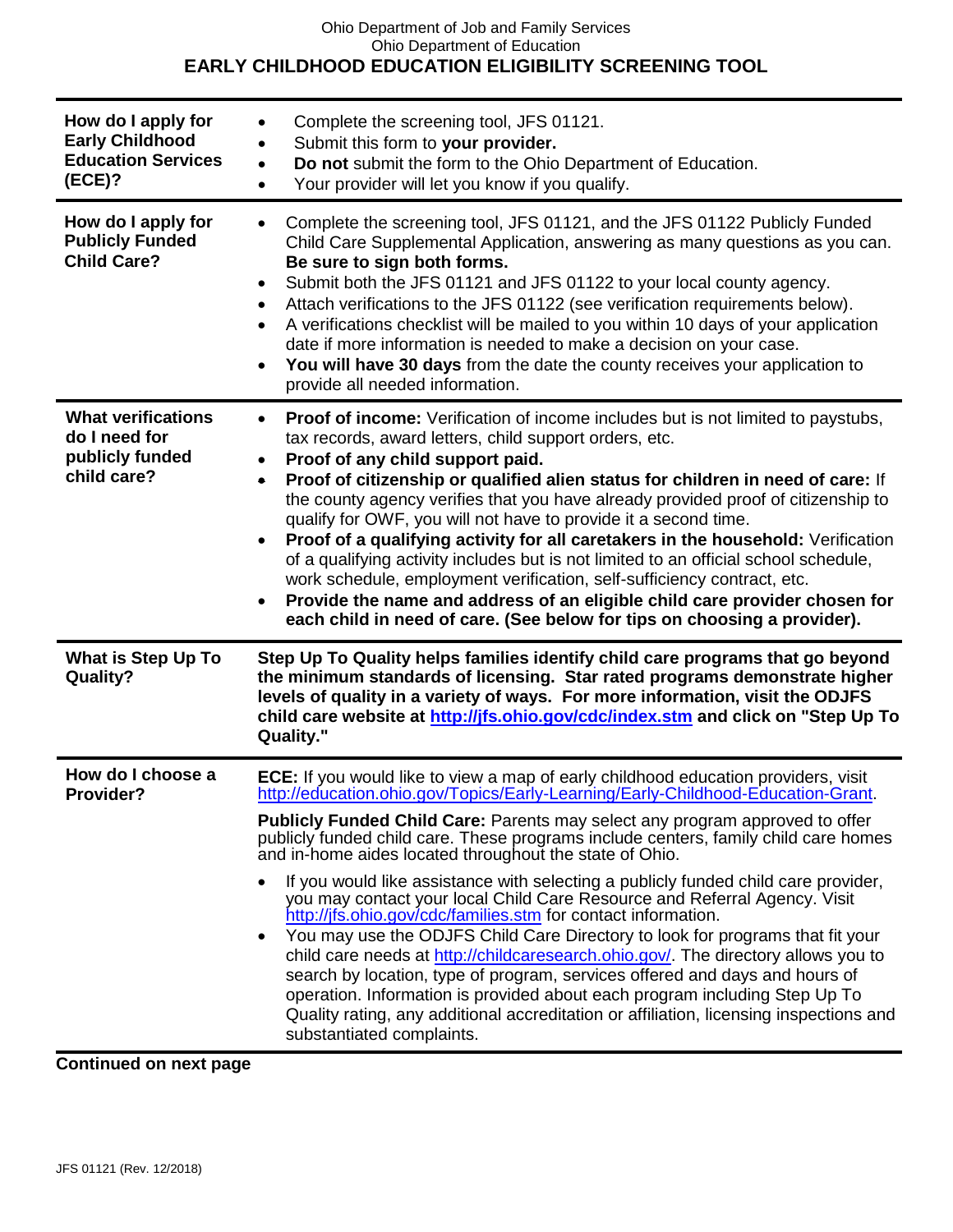| When will my<br>eligibility begin?                                                                  | <b>ECE:</b> You will be notified by your provider when you may begin care.                                                                                                                                                                                                                                                                                                                                                                                                                   |  |  |  |  |
|-----------------------------------------------------------------------------------------------------|----------------------------------------------------------------------------------------------------------------------------------------------------------------------------------------------------------------------------------------------------------------------------------------------------------------------------------------------------------------------------------------------------------------------------------------------------------------------------------------------|--|--|--|--|
|                                                                                                     | <b>Publicly Funded Child Care:</b> Your eligibility for the publicly funded child care<br>program is determined within 30 days from the date the signed application is<br>received by the county. If this application is approved and you are eligible for child<br>care benefits, the county agency may authorize payment for child care from the<br>date the county received this application.                                                                                             |  |  |  |  |
| How do I get help with<br>completing this                                                           | ECE: If you need assistance with this application, ask your provider.                                                                                                                                                                                                                                                                                                                                                                                                                        |  |  |  |  |
| application?                                                                                        | Publicly Funded Child Care: If English is not your primary language, the county<br>agency will provide someone who can help you understand the questions on this<br>application. If you have a disability, are hearing impaired or visually impaired, the<br>county agency will help you complete this application.                                                                                                                                                                          |  |  |  |  |
| What if my child has a<br>disability or I suspect<br>my child may be<br>developmentally<br>delayed? | To learn more about Medicaid health screenings and early intervention<br>services for your child, please visit the Ohio Department of Job and Family<br>Services child care website at http://jfs.ohio.gov/CDC/childcare.stm and click<br>on "Families."<br><b>Publicly Funded Child Care:</b> Your child care provider may qualify for<br>additional assistance if they must make special adaptations for your child.<br>Your provider may contact your county agency for more information. |  |  |  |  |
| How do I make a<br>complaint about a                                                                | <b>ECE (ODE):</b> If the program is licensed by ODE, call 614-466-0224.                                                                                                                                                                                                                                                                                                                                                                                                                      |  |  |  |  |
| provider?                                                                                           | <b>Publicly Funded Child Care (ODJFS):</b> If the program is licensed by ODJFS, call<br>1-877-302-2347, option 4                                                                                                                                                                                                                                                                                                                                                                             |  |  |  |  |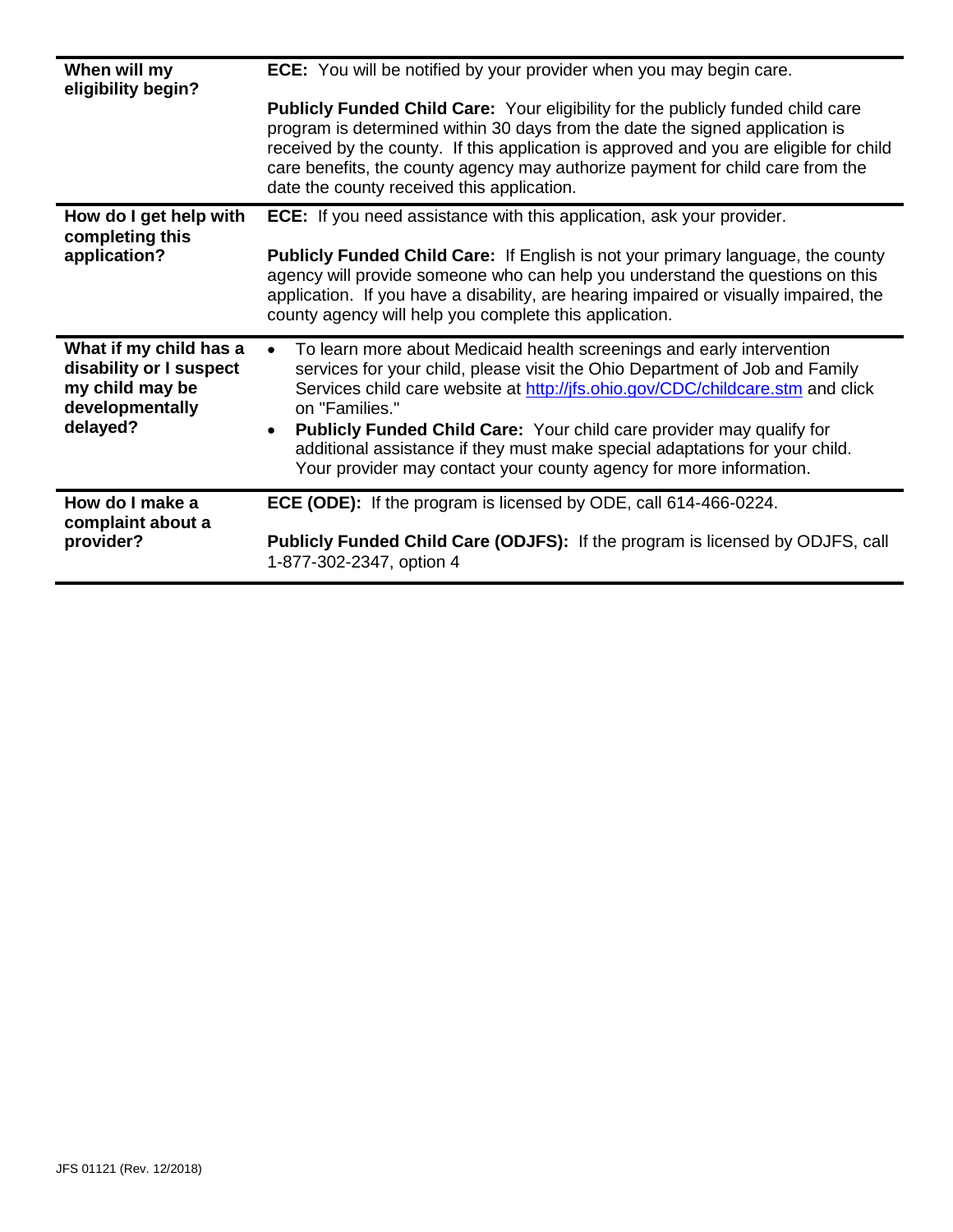## Ohio Department of Job and Family Services Ohio Department of Education **EARLY CHILDHOOD EDUCATION ELIGIBILITY SCREENING TOOL**

| Tell us about you (the applicant) |                                |    |                |              |  |
|-----------------------------------|--------------------------------|----|----------------|--------------|--|
| <b>First Name</b>                 |                                | MI | Last Name      |              |  |
|                                   |                                |    |                |              |  |
| Address                           |                                |    |                | Today's Date |  |
| City                              | State                          |    | County         | Zip Code     |  |
| <b>Phone Number</b>               | <b>Additional Phone Number</b> |    | E-mail Address |              |  |

| Tell us about the people in your home |                                                                 |                                                                                                                                          |                                 |                    |                         |                      |                                         |  |
|---------------------------------------|-----------------------------------------------------------------|------------------------------------------------------------------------------------------------------------------------------------------|---------------------------------|--------------------|-------------------------|----------------------|-----------------------------------------|--|
| <b>Name</b><br>(First, Middle, Last)  | <b>Relationship to</b><br>You<br>(spouse, son,<br>friend, etc.) | Race                                                                                                                                     | Hispanic<br>or Latino<br>Y or N | Spoken<br>Language | Date of<br><b>Birth</b> | Gender<br>$M$ or $F$ | <b>U.S.</b><br><b>Citizen</b><br>Y or N |  |
|                                       | Self                                                            | African American<br>Alaska Native/American<br>П<br>Indian<br>$\Box$ Asian<br>$\Box$ Caucasian<br>$\Box$ Hawaiian/Pacific<br>Islander     |                                 |                    |                         |                      |                                         |  |
|                                       |                                                                 | African American<br>Alaska Native/American<br>Indian<br>$\Box$ Asian<br>□ Caucasian<br>$\Box$ Hawaiian/Pacific<br><b>Islander</b>        |                                 |                    |                         |                      |                                         |  |
|                                       |                                                                 | African American<br>Alaska Native/American<br>Indian<br>$\Box$ Asian<br>$\Box$<br>Caucasian<br>$\Box$ Hawaiian/Pacific<br>Islander       |                                 |                    |                         |                      |                                         |  |
|                                       |                                                                 | African American<br>□ Alaska Native/American<br>Indian<br>$\Box$ Asian<br>$\Box$ Caucasian<br>$\Box$ Hawaiian/Pacific<br><b>Islander</b> |                                 |                    |                         |                      |                                         |  |
|                                       |                                                                 | African American<br>Alaska Native/American<br>Indian<br>$\Box$ Asian<br>$\Box$<br>Caucasian<br>$\Box$ Hawaiian/Pacific<br>Islander       |                                 |                    |                         |                      |                                         |  |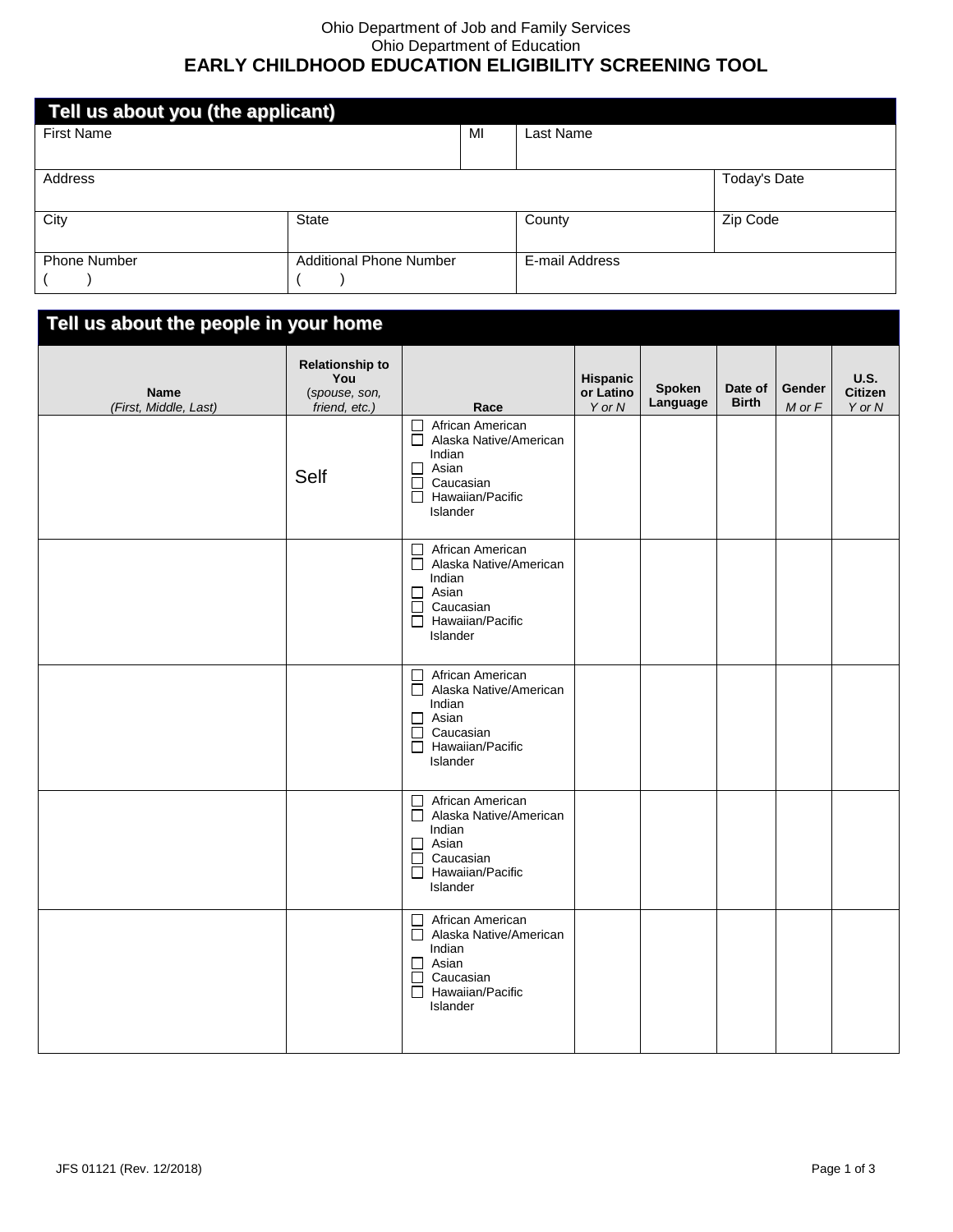| Tell us about your needs for your child(ren)                                                            |                                     |                                                                                                                                             |                                                                                                                                                                                                                                                                                              |  |  |
|---------------------------------------------------------------------------------------------------------|-------------------------------------|---------------------------------------------------------------------------------------------------------------------------------------------|----------------------------------------------------------------------------------------------------------------------------------------------------------------------------------------------------------------------------------------------------------------------------------------------|--|--|
| Child 1<br><b>Name</b><br><b>Child's Mother's Maiden</b><br><b>Name</b><br><b>Child's City of Birth</b> | <b>Provider Name</b><br>and Address | <b>Child's Needs</b><br>Do you have<br>concerns about your<br>child's growth and/or<br>development?<br>$\Box$ Yes<br>$\Box$ No<br>Describe: | What hours/days do you need services? (i.e. child<br>care or preschool) Check all that apply<br>$\Box$ Sun $\Box$ Mon $\Box$ Tues $\Box$ Wed $\Box$ Thurs $\Box$ Fri $\Box$ Sat<br>$\Box$ Mornings<br>Afternoons<br>Evenings<br>$\Box$ Weekends<br>What is the child's home school district? |  |  |
| Child 2<br><b>Name</b>                                                                                  | <b>Provider Name</b><br>and Address | <b>Child's Needs</b><br>Do you have<br>concerns about your<br>child's growth and/or                                                         | What hours/days do you need services? (child care or<br>preschool) Check all that apply<br>□ Sun □ Mon □ Tues □ Wed □ Thurs □ Fri □ Sat<br>□ Mornings                                                                                                                                        |  |  |
|                                                                                                         |                                     | development?<br>$\Box$ Yes<br>$\Box$ No<br>Describe:                                                                                        | Afternoons<br>Evenings<br>$\Box$ Weekends                                                                                                                                                                                                                                                    |  |  |
| <b>Child's Mother's Maiden</b><br><b>Name</b>                                                           |                                     |                                                                                                                                             | What is the child's home school district?                                                                                                                                                                                                                                                    |  |  |
| <b>Child's City of Birth</b>                                                                            |                                     |                                                                                                                                             |                                                                                                                                                                                                                                                                                              |  |  |
| Child 3<br><b>Name</b>                                                                                  | <b>Provider Name</b><br>and Address | <b>Child's Needs</b><br>Do you have<br>concerns about your<br>child's growth and/or<br>development?<br>$\Box$ Yes<br>$\Box$ No              | What hours/days do you need services? (child care<br>or preschool) Check all that apply<br>$\Box$ Sun $\Box$ Mon $\Box$ Tues $\Box$ Wed $\Box$ Thurs $\Box$ Fri $\Box$ Sat<br>$\Box$ Mornings<br>$\Box$ Afternoons<br>$\Box$ Evenings<br>$\Box$ Weekends                                     |  |  |
| <b>Child's Mother's Maiden</b><br><b>Name</b><br><b>Child's City of Birth</b>                           |                                     | Describe:                                                                                                                                   | What is the child's home school district?                                                                                                                                                                                                                                                    |  |  |